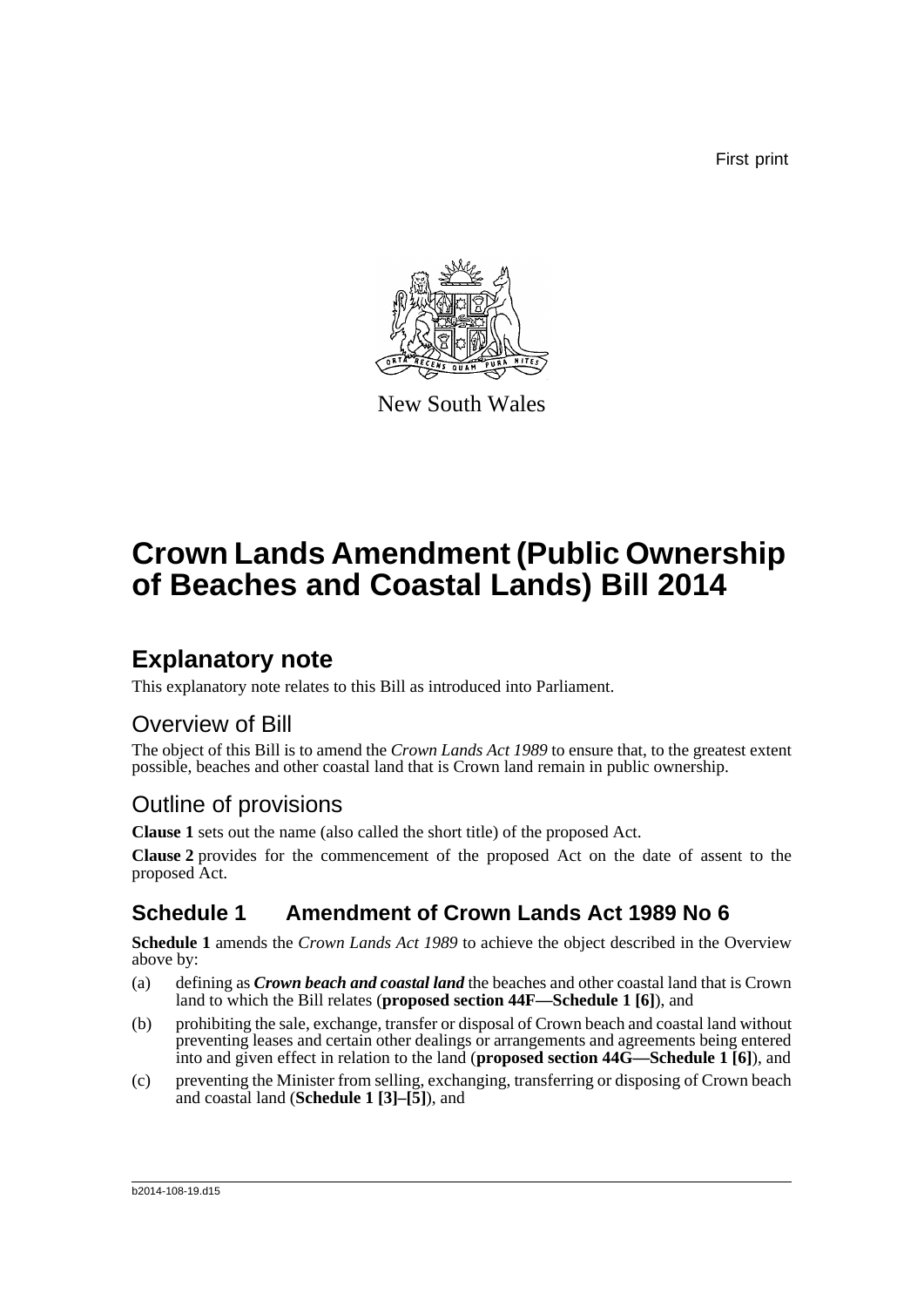(d) providing that Division 2 of Part 2 (Claimable Crown lands) of the *Aboriginal Land Rights Act 1983* does not apply to or in respect of Crown beach and coastal land and that no land claim may be made or granted in respect of it and that such land must not be transferred or otherwise alienated (**Schedule 1 [2] and proposed section 44H—Schedule 1 [6]**).

**Schedule 1 [8]** inserts savings and transitional provisions with respect to existing land claims and ensures that no compensation is payable as a consequence of the amendments.

**Schedule 1 [1] and [7]** make consequential amendments.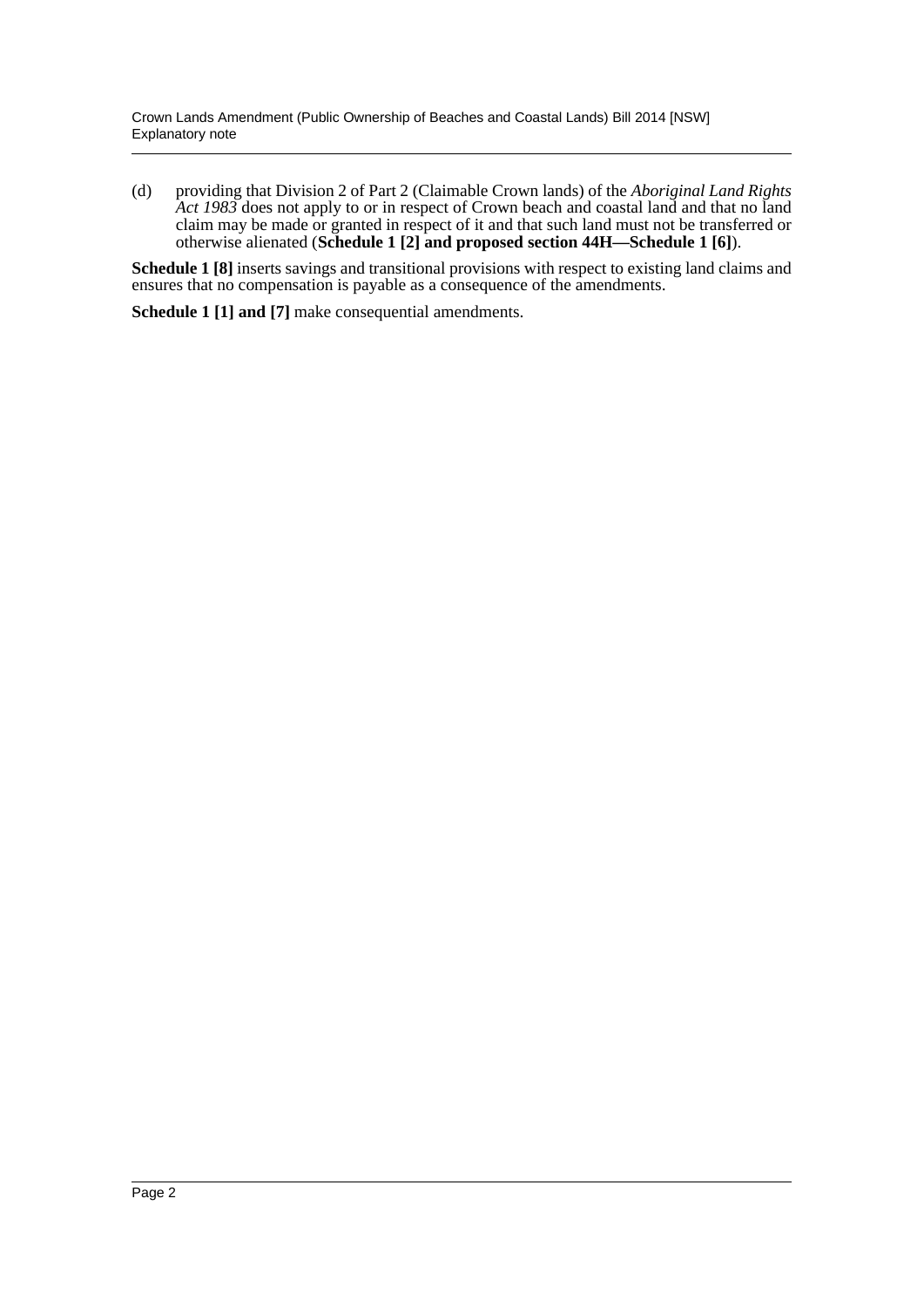First print



New South Wales

# **Crown Lands Amendment (Public Ownership of Beaches and Coastal Lands) Bill 2014**

### **Contents**

|               |                                                   | Page          |
|---------------|---------------------------------------------------|---------------|
| 1             | Name of Act                                       | $\mathcal{P}$ |
| $\mathcal{P}$ | Commencement                                      | $\mathcal{P}$ |
|               | Schedule 1 Amendment of Crown Lands Act 1989 No 6 | 3             |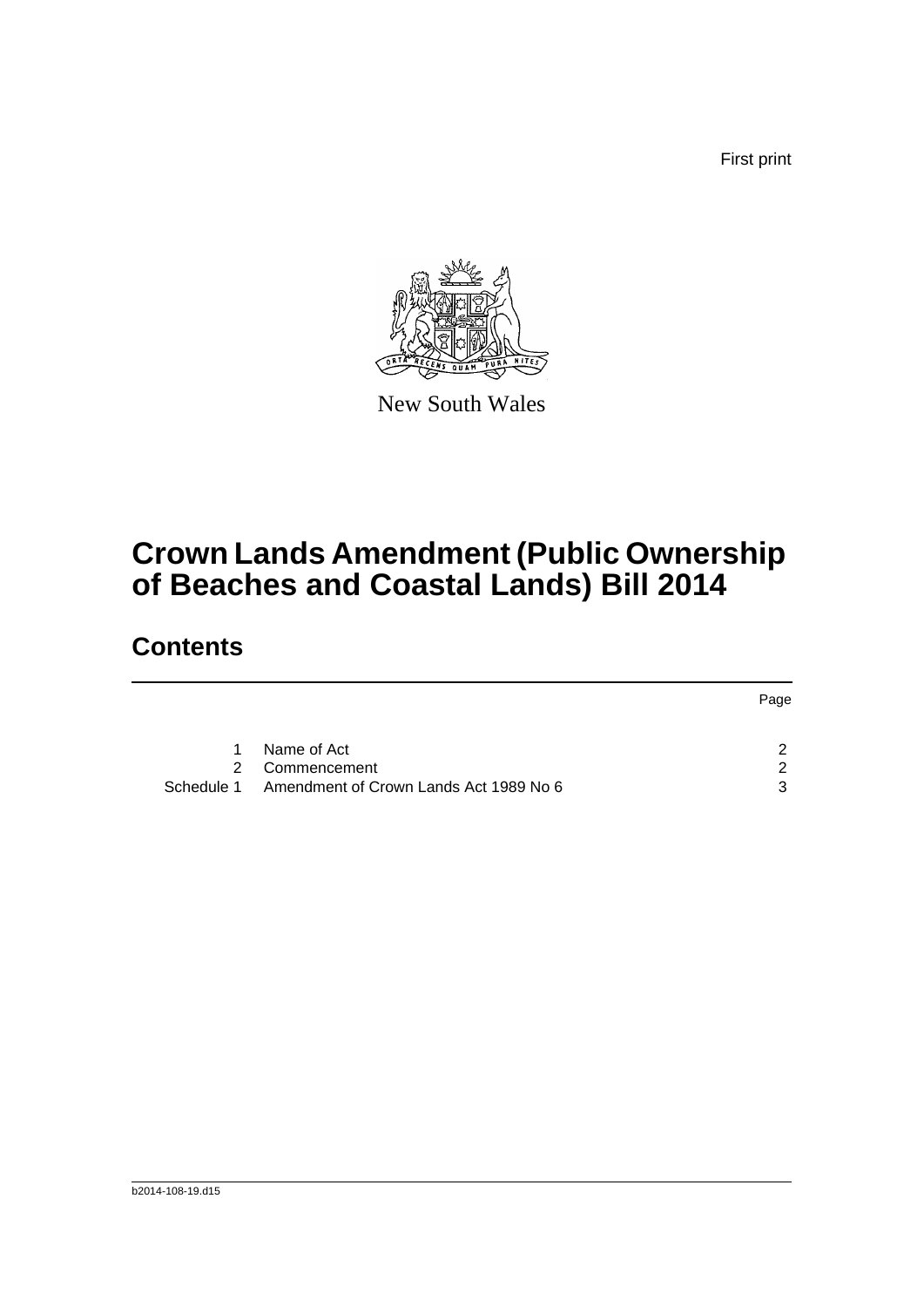

New South Wales

# **Crown Lands Amendment (Public Ownership of Beaches and Coastal Lands) Bill 2014**

No , 2014

#### **A Bill for**

An Act to amend the *Crown Lands Act 1989* to ensure that beaches and certain coastal land that are Crown lands remain in public ownership.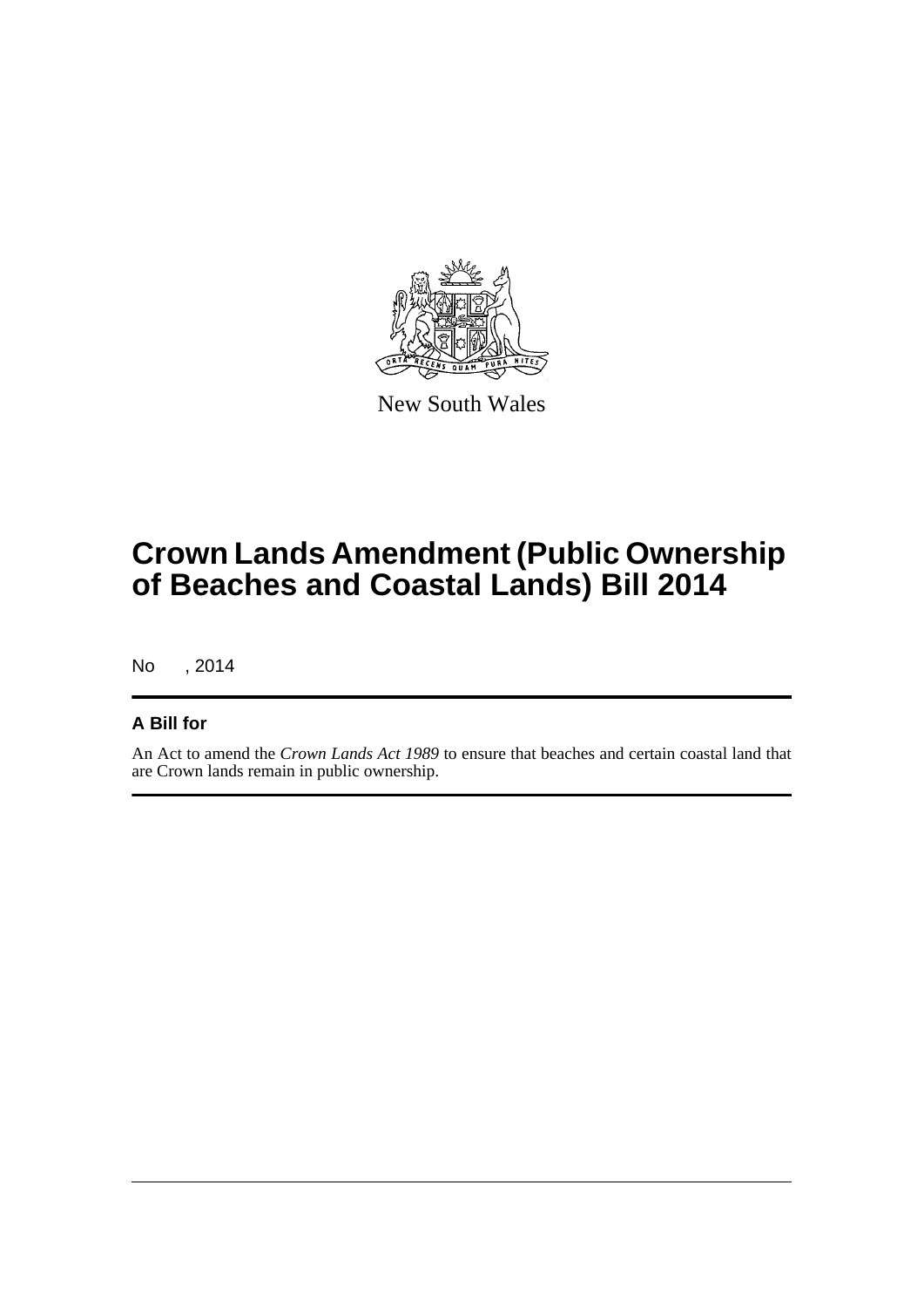Crown Lands Amendment (Public Ownership of Beaches and Coastal Lands) Bill 2014 [NSW]

<span id="page-4-1"></span><span id="page-4-0"></span>

| The Legislature of New South Wales enacts:                                                            |                     |
|-------------------------------------------------------------------------------------------------------|---------------------|
| Name of Act                                                                                           | $\overline{2}$      |
| This Act is the Crown Lands Amendment (Public Ownership of Beaches and Coastal<br>Lands) $Act 2014$ . | 3<br>$\overline{4}$ |
| <b>Commencement</b>                                                                                   |                     |
| This Act commences on the date of assent to this Act.                                                 | 6                   |
|                                                                                                       |                     |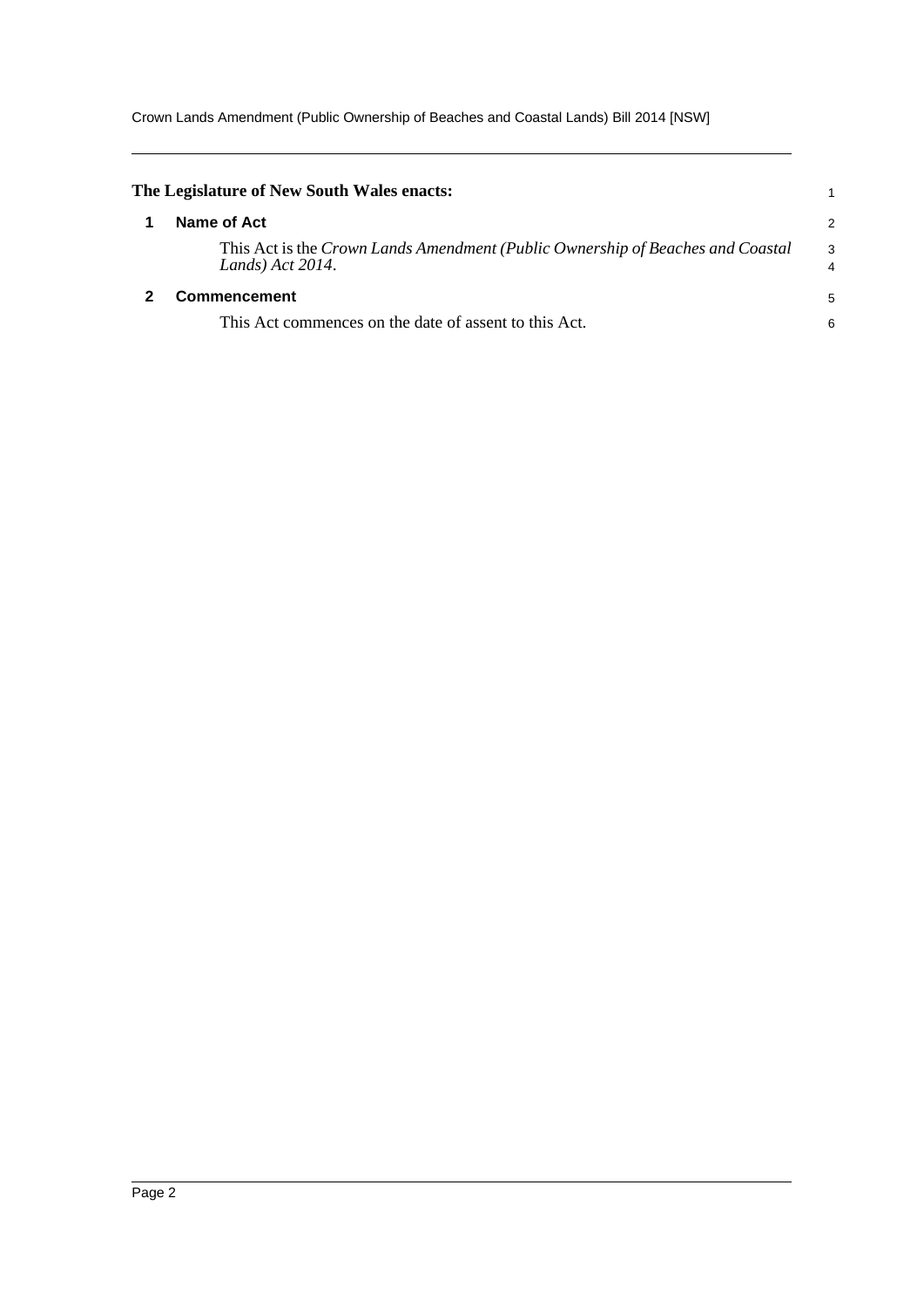<span id="page-5-0"></span>

|     | <b>Schedule 1</b>                |                              |                    |                                   | <b>Amendment of Crown Lands Act 1989 No 6</b>                                                                                                                                                                                                                                                                                                                                                                                                                               | 1                                      |
|-----|----------------------------------|------------------------------|--------------------|-----------------------------------|-----------------------------------------------------------------------------------------------------------------------------------------------------------------------------------------------------------------------------------------------------------------------------------------------------------------------------------------------------------------------------------------------------------------------------------------------------------------------------|----------------------------------------|
| [1] |                                  | <b>Section 3 Definitions</b> |                    |                                   |                                                                                                                                                                                                                                                                                                                                                                                                                                                                             | $\overline{a}$                         |
|     |                                  |                              |                    |                                   | Insert in alphabetical order in section $3(1)$ :                                                                                                                                                                                                                                                                                                                                                                                                                            | 3                                      |
|     |                                  |                              |                    |                                   | core beach land—see section 44F.                                                                                                                                                                                                                                                                                                                                                                                                                                            | 4                                      |
|     |                                  |                              |                    |                                   | Crown beach and coastal land—see section 44F.                                                                                                                                                                                                                                                                                                                                                                                                                               | 5                                      |
| [2] |                                  |                              |                    |                                   | <b>Section 7 Relationship with other Acts</b>                                                                                                                                                                                                                                                                                                                                                                                                                               | 6                                      |
|     |                                  |                              |                    |                                   | Omit "This". Insert instead "Except as provided by sections 44G and 44H, this".                                                                                                                                                                                                                                                                                                                                                                                             | 7                                      |
| [3] |                                  |                              |                    |                                   | Section 34 Powers of Minister in relation to Crown land                                                                                                                                                                                                                                                                                                                                                                                                                     | 8                                      |
|     |                                  |                              |                    |                                   | Insert "other than Crown beach and coastal land" after "Crown land" in section 34 (1) (a).                                                                                                                                                                                                                                                                                                                                                                                  | 9                                      |
| [4] |                                  | Section 34 (1) (a1)          |                    |                                   |                                                                                                                                                                                                                                                                                                                                                                                                                                                                             | 10                                     |
|     |                                  |                              |                    | Insert after section $34(1)(a)$ : |                                                                                                                                                                                                                                                                                                                                                                                                                                                                             | 11                                     |
|     |                                  |                              | $\left( a1\right)$ | land, or                          | lease or otherwise deal with Crown land that is Crown beach and coastal                                                                                                                                                                                                                                                                                                                                                                                                     | 12<br>13                               |
| [5] |                                  | Section 34 (1) (b)           |                    |                                   |                                                                                                                                                                                                                                                                                                                                                                                                                                                                             | 14                                     |
|     |                                  |                              |                    | Insert "any" after "respect of,". |                                                                                                                                                                                                                                                                                                                                                                                                                                                                             | 15                                     |
| [6] |                                  | Part 4, Division 3B          |                    |                                   |                                                                                                                                                                                                                                                                                                                                                                                                                                                                             | 16                                     |
|     | <b>Insert after Division 3A:</b> |                              |                    |                                   |                                                                                                                                                                                                                                                                                                                                                                                                                                                                             | 17                                     |
|     |                                  | <b>Division 3B</b>           |                    |                                   | Crown beach and coastal land                                                                                                                                                                                                                                                                                                                                                                                                                                                | 18                                     |
|     | 44F                              |                              | <b>Definitions</b> |                                   |                                                                                                                                                                                                                                                                                                                                                                                                                                                                             | 19                                     |
|     |                                  | (1)                          |                    | In this Act:                      |                                                                                                                                                                                                                                                                                                                                                                                                                                                                             | 20                                     |
|     |                                  |                              |                    |                                   | core beach land means any area of unconsolidated or other readily erodable<br>material between the highest level reached by wave action and the place where<br>tidal or lake waters reach a depth of 10 metres below Australian Height Datum<br>that is Crown land but does not include any such area that is private land.                                                                                                                                                 | 21<br>22<br>23<br>24                   |
|     |                                  |                              |                    |                                   | <b>Crown beach and coastal land means any of the following:</b>                                                                                                                                                                                                                                                                                                                                                                                                             | 25                                     |
|     |                                  |                              | (a)                |                                   | core beach land,                                                                                                                                                                                                                                                                                                                                                                                                                                                            | 26                                     |
|     |                                  |                              | (b)                |                                   | submerged Crown land within 3 nautical miles seawards of adjacent<br>core beach land,                                                                                                                                                                                                                                                                                                                                                                                       | 27<br>28                               |
|     |                                  |                              | (c)                |                                   | Crown land that is associated with the use (whether by right or common<br>practice) of core beach land (whether or not adjacent to Crown land<br>referred to in paragraph $(a)$ or $(b)$ ) and that is:                                                                                                                                                                                                                                                                     | 29<br>30<br>31                         |
|     |                                  |                              |                    | (i)                               | used in conjunction with core beach land, including (but not<br>limited to) any recreation area, picnic area or children's play area<br>and any such land on which a surf life-saving club or related<br>premises, toilets, changing, showering or washing facilities,<br>kiosk, coffee shop, emergency rescue facility, restaurant, marina,<br>boat shed or other facility for storing, berthing or maintenance of<br>boats or a rowing or other boat club is situated, or | 32<br>33<br>34<br>35<br>36<br>37<br>38 |
|     |                                  |                              |                    | (ii)                              | used or required to gain access to core beach land, including (but<br>not limited to) a Crown road or a path, footpath, pedestrian access<br>way or parking area.                                                                                                                                                                                                                                                                                                           | 39<br>40<br>41                         |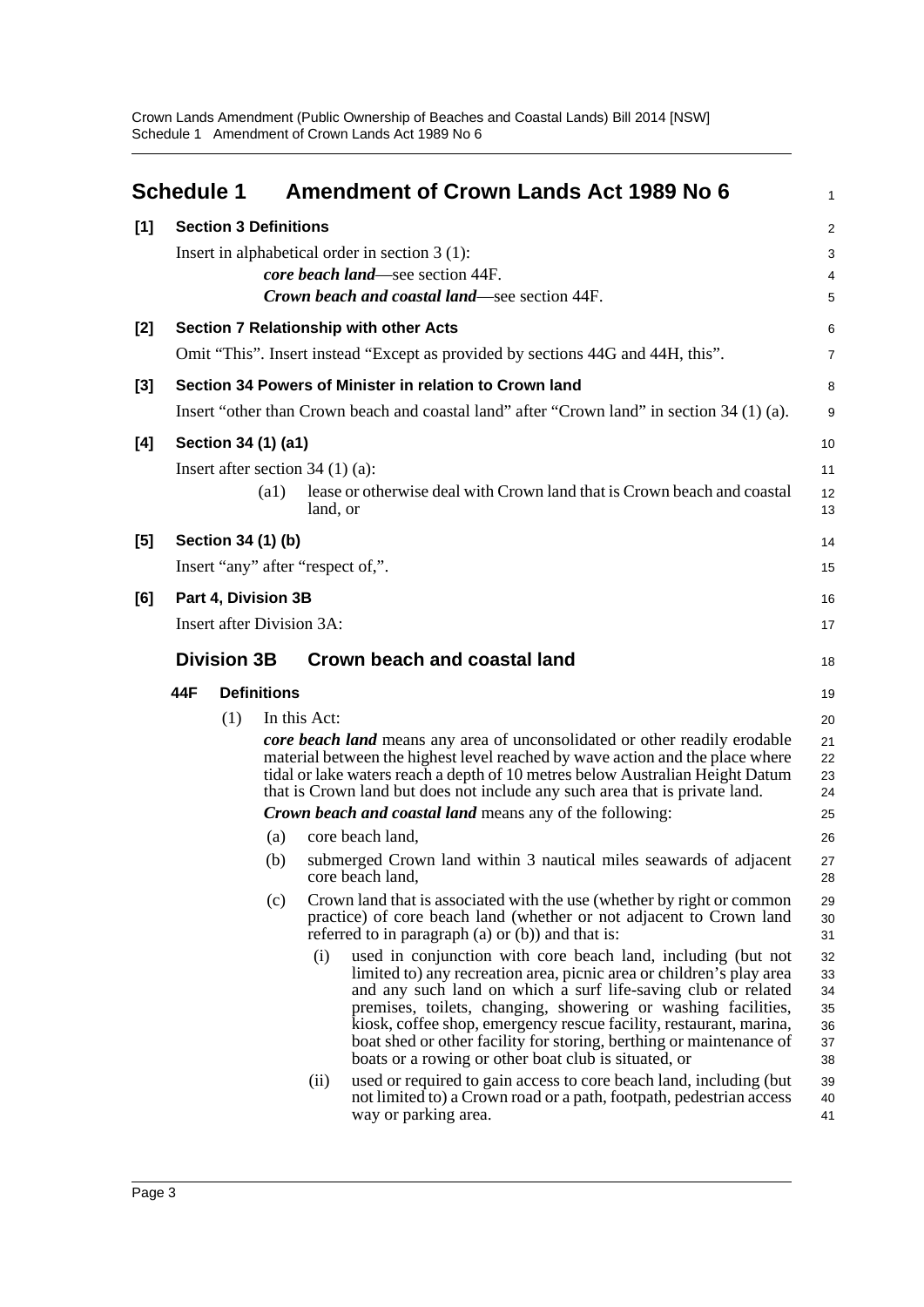| (2)<br>In this section:<br><b>Crown land</b> includes land dedicated for a public purpose as referred to in<br>paragraph (a) of the definition of <i>Crown land</i> in section 3.<br><b>Crown road</b> includes a Crown road within the meaning of the <i>Roads Act 1993</i> .<br>44G<br>Prohibition on sale or other disposal of Crown beach and coastal land<br>(1)<br>The sale, exchange, transfer or other disposal of Crown beach and coastal land<br>is prohibited.<br>Nothing in this section prevents the lease of, or any other dealings with, Crown<br>(2)<br>beach and coastal land.<br>Nothing in this section prevents Crown beach and coastal land from being<br>(3)<br>dedicated or reserved or otherwise set aside for a public purpose under this or<br>any other Act.<br>Nothing in this section prevents:<br>(4)<br>(a)<br>entry into any arrangement or agreement with a person or body having<br>control or management of Crown beach and coastal land with respect to<br>the use or management of, or access to, the land in accordance with any<br>applicable legislation, or<br>the use or management of, or access to, the land in accordance with such<br>(b)<br>an arrangement or agreement.<br>Note. See, for example, Division 12 of Part 4 of the National Parks and Wildlife<br>Act 1974.<br>(5)<br>In this section:<br><i>applicable legislation</i> includes the Coastal Protection Act 1979, the Marine<br>Parks Act 1997, the National Parks and Wildlife Act 1974 and the Threatened<br>Species Conservation Act 1995.<br>44H<br><b>Relationship to Aboriginal Land Rights Act 1983</b><br>Despite anything in this or any other Act, Division 2 of Part 2 of the Aboriginal<br>Land Rights Act 1983 does not apply to or in respect of Crown beach and<br>coastal land. Accordingly, a land claim within the meaning of that Act may not<br>be made or granted in respect of Crown beach and coastal land and such land<br>must not be transferred or otherwise alienated.<br>Section 177 Certificate as to status of land<br>Insert after section $177(1)(d)$ : |  |    |      |                                                               |                                        |  |  |
|-------------------------------------------------------------------------------------------------------------------------------------------------------------------------------------------------------------------------------------------------------------------------------------------------------------------------------------------------------------------------------------------------------------------------------------------------------------------------------------------------------------------------------------------------------------------------------------------------------------------------------------------------------------------------------------------------------------------------------------------------------------------------------------------------------------------------------------------------------------------------------------------------------------------------------------------------------------------------------------------------------------------------------------------------------------------------------------------------------------------------------------------------------------------------------------------------------------------------------------------------------------------------------------------------------------------------------------------------------------------------------------------------------------------------------------------------------------------------------------------------------------------------------------------------------------------------------------------------------------------------------------------------------------------------------------------------------------------------------------------------------------------------------------------------------------------------------------------------------------------------------------------------------------------------------------------------------------------------------------------------------------------------------------------------------------------------------------------------------|--|----|------|---------------------------------------------------------------|----------------------------------------|--|--|
| [7]                                                                                                                                                                                                                                                                                                                                                                                                                                                                                                                                                                                                                                                                                                                                                                                                                                                                                                                                                                                                                                                                                                                                                                                                                                                                                                                                                                                                                                                                                                                                                                                                                                                                                                                                                                                                                                                                                                                                                                                                                                                                                                   |  |    |      |                                                               | 1<br>$\overline{\mathbf{c}}$<br>3<br>4 |  |  |
|                                                                                                                                                                                                                                                                                                                                                                                                                                                                                                                                                                                                                                                                                                                                                                                                                                                                                                                                                                                                                                                                                                                                                                                                                                                                                                                                                                                                                                                                                                                                                                                                                                                                                                                                                                                                                                                                                                                                                                                                                                                                                                       |  |    |      |                                                               | 5                                      |  |  |
|                                                                                                                                                                                                                                                                                                                                                                                                                                                                                                                                                                                                                                                                                                                                                                                                                                                                                                                                                                                                                                                                                                                                                                                                                                                                                                                                                                                                                                                                                                                                                                                                                                                                                                                                                                                                                                                                                                                                                                                                                                                                                                       |  |    |      |                                                               | 6<br>$\overline{7}$                    |  |  |
|                                                                                                                                                                                                                                                                                                                                                                                                                                                                                                                                                                                                                                                                                                                                                                                                                                                                                                                                                                                                                                                                                                                                                                                                                                                                                                                                                                                                                                                                                                                                                                                                                                                                                                                                                                                                                                                                                                                                                                                                                                                                                                       |  |    |      |                                                               | 8<br>9                                 |  |  |
|                                                                                                                                                                                                                                                                                                                                                                                                                                                                                                                                                                                                                                                                                                                                                                                                                                                                                                                                                                                                                                                                                                                                                                                                                                                                                                                                                                                                                                                                                                                                                                                                                                                                                                                                                                                                                                                                                                                                                                                                                                                                                                       |  |    |      |                                                               | 10<br>11<br>12                         |  |  |
|                                                                                                                                                                                                                                                                                                                                                                                                                                                                                                                                                                                                                                                                                                                                                                                                                                                                                                                                                                                                                                                                                                                                                                                                                                                                                                                                                                                                                                                                                                                                                                                                                                                                                                                                                                                                                                                                                                                                                                                                                                                                                                       |  |    |      |                                                               | 13                                     |  |  |
|                                                                                                                                                                                                                                                                                                                                                                                                                                                                                                                                                                                                                                                                                                                                                                                                                                                                                                                                                                                                                                                                                                                                                                                                                                                                                                                                                                                                                                                                                                                                                                                                                                                                                                                                                                                                                                                                                                                                                                                                                                                                                                       |  |    |      |                                                               | 14<br>15<br>16<br>17                   |  |  |
|                                                                                                                                                                                                                                                                                                                                                                                                                                                                                                                                                                                                                                                                                                                                                                                                                                                                                                                                                                                                                                                                                                                                                                                                                                                                                                                                                                                                                                                                                                                                                                                                                                                                                                                                                                                                                                                                                                                                                                                                                                                                                                       |  |    |      |                                                               | 18<br>19<br>20<br>21                   |  |  |
|                                                                                                                                                                                                                                                                                                                                                                                                                                                                                                                                                                                                                                                                                                                                                                                                                                                                                                                                                                                                                                                                                                                                                                                                                                                                                                                                                                                                                                                                                                                                                                                                                                                                                                                                                                                                                                                                                                                                                                                                                                                                                                       |  |    |      |                                                               | 22                                     |  |  |
|                                                                                                                                                                                                                                                                                                                                                                                                                                                                                                                                                                                                                                                                                                                                                                                                                                                                                                                                                                                                                                                                                                                                                                                                                                                                                                                                                                                                                                                                                                                                                                                                                                                                                                                                                                                                                                                                                                                                                                                                                                                                                                       |  |    |      |                                                               | 23<br>24<br>25                         |  |  |
|                                                                                                                                                                                                                                                                                                                                                                                                                                                                                                                                                                                                                                                                                                                                                                                                                                                                                                                                                                                                                                                                                                                                                                                                                                                                                                                                                                                                                                                                                                                                                                                                                                                                                                                                                                                                                                                                                                                                                                                                                                                                                                       |  |    |      |                                                               | 26                                     |  |  |
|                                                                                                                                                                                                                                                                                                                                                                                                                                                                                                                                                                                                                                                                                                                                                                                                                                                                                                                                                                                                                                                                                                                                                                                                                                                                                                                                                                                                                                                                                                                                                                                                                                                                                                                                                                                                                                                                                                                                                                                                                                                                                                       |  |    |      |                                                               | 27<br>28<br>29<br>30<br>31             |  |  |
|                                                                                                                                                                                                                                                                                                                                                                                                                                                                                                                                                                                                                                                                                                                                                                                                                                                                                                                                                                                                                                                                                                                                                                                                                                                                                                                                                                                                                                                                                                                                                                                                                                                                                                                                                                                                                                                                                                                                                                                                                                                                                                       |  |    |      |                                                               | 32                                     |  |  |
|                                                                                                                                                                                                                                                                                                                                                                                                                                                                                                                                                                                                                                                                                                                                                                                                                                                                                                                                                                                                                                                                                                                                                                                                                                                                                                                                                                                                                                                                                                                                                                                                                                                                                                                                                                                                                                                                                                                                                                                                                                                                                                       |  | 33 |      |                                                               |                                        |  |  |
|                                                                                                                                                                                                                                                                                                                                                                                                                                                                                                                                                                                                                                                                                                                                                                                                                                                                                                                                                                                                                                                                                                                                                                                                                                                                                                                                                                                                                                                                                                                                                                                                                                                                                                                                                                                                                                                                                                                                                                                                                                                                                                       |  |    | (d1) | specified land was, or was not, Crown beach and coastal land, | 34                                     |  |  |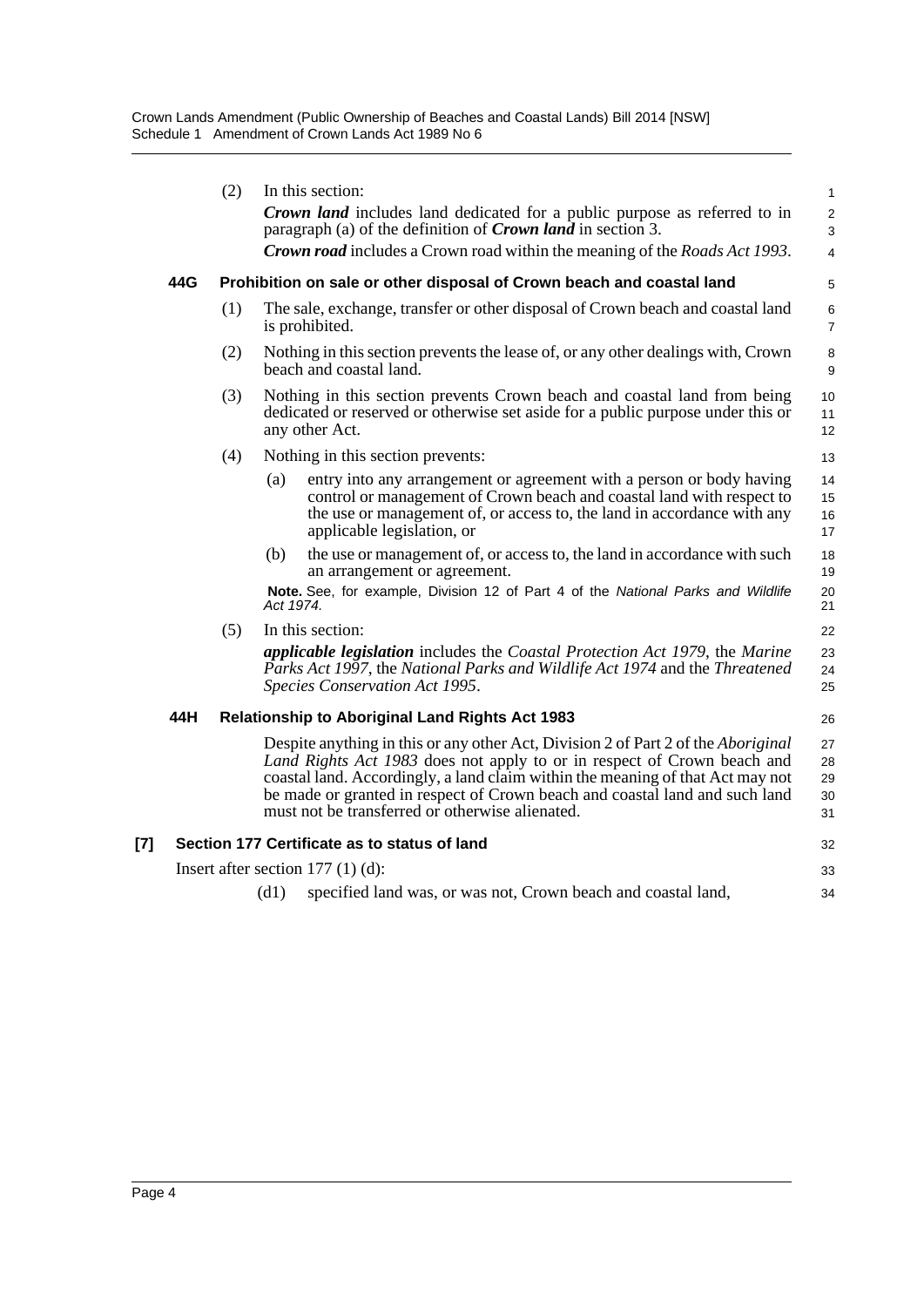| Part 9 |     | <b>Provisions consequent on Crown Lands</b><br><b>Amendment (Public Ownership of Beaches and</b>                                                                                                                                                                                                                   |
|--------|-----|--------------------------------------------------------------------------------------------------------------------------------------------------------------------------------------------------------------------------------------------------------------------------------------------------------------------|
|        |     | <b>Coastal Lands) Act 2014</b>                                                                                                                                                                                                                                                                                     |
| 62     |     | <b>Definitions</b>                                                                                                                                                                                                                                                                                                 |
|        |     | In this Part:                                                                                                                                                                                                                                                                                                      |
|        |     | <b>amending Act</b> means the Crown Lands Amendment (Public Ownership of<br>Beaches and Coastal Lands) Act 2014.                                                                                                                                                                                                   |
|        |     | <i>compensation</i> includes damages or any other form of monetary compensation.                                                                                                                                                                                                                                   |
|        |     | conduct includes any act or omission, whether unconscionable, misleading,<br>deceptive or otherwise.                                                                                                                                                                                                               |
|        |     | <b>Crown Lands Minister</b> has the meaning it has in section 36 of the <i>Aboriginal</i><br>Land Rights Act 1983.                                                                                                                                                                                                 |
|        |     | <b>land claim</b> has the meaning it has in the <i>Aboriginal Land Rights Act 1983</i> .                                                                                                                                                                                                                           |
|        |     | <i>statement</i> includes a representation of any kind:                                                                                                                                                                                                                                                            |
|        |     | whether made verbally or in writing, and<br>(a)                                                                                                                                                                                                                                                                    |
|        |     | whether negligent, false or misleading or otherwise.<br>(b)                                                                                                                                                                                                                                                        |
|        |     | <b>the State</b> means the Crown within the meaning of the Crown Proceedings<br>Act 1988, and includes a public sector agency of the State and an officer,<br>employee or agent of the Crown or a public sector agency of the State.                                                                               |
| 63     |     | <b>Existing land claims</b>                                                                                                                                                                                                                                                                                        |
|        | (1) | Section 44H as inserted by the amending Act extends to any land claim with<br>respect to Crown beach and coastal lands (or so much of any such land claim<br>as relates to Crown beach and coastal lands) made to, but not determined by,<br>the Crown Lands Minister before the commencement of the amending Act. |
|        | (2) | The Crown Lands Minister in respect of any land the subject of a land claim<br>referred to in subclause (1) must refuse the land claim (or the land claim to the<br>extent it relates to Crown beach and coastal land).                                                                                            |
|        | (3) | Nothing in section 44H or this clause prevents the transfer of any Crown beach<br>and coastal land in relation to which a land claim has been granted by the<br>Crown Lands Minister before the commencement of the amending Act.                                                                                  |
|        | (4) | Nothing in section 44H or this clause prevents the transfer of any Crown beach<br>and coastal land as a consequence of a decision in respect of an appeal duly<br>made before introduction of the Bill for the amending Act into Parliament with<br>respect to the refusal of a land claim.                        |
| 64     |     | No compensation payable by State                                                                                                                                                                                                                                                                                   |
|        |     | Compensation is not payable by or on behalf of the State arising directly or<br>indirectly from any of the following matters:                                                                                                                                                                                      |
|        |     | the enactment or operation of Division 3B of Part 4 of the Act, this Part<br>(a)<br>or the amending Act,                                                                                                                                                                                                           |